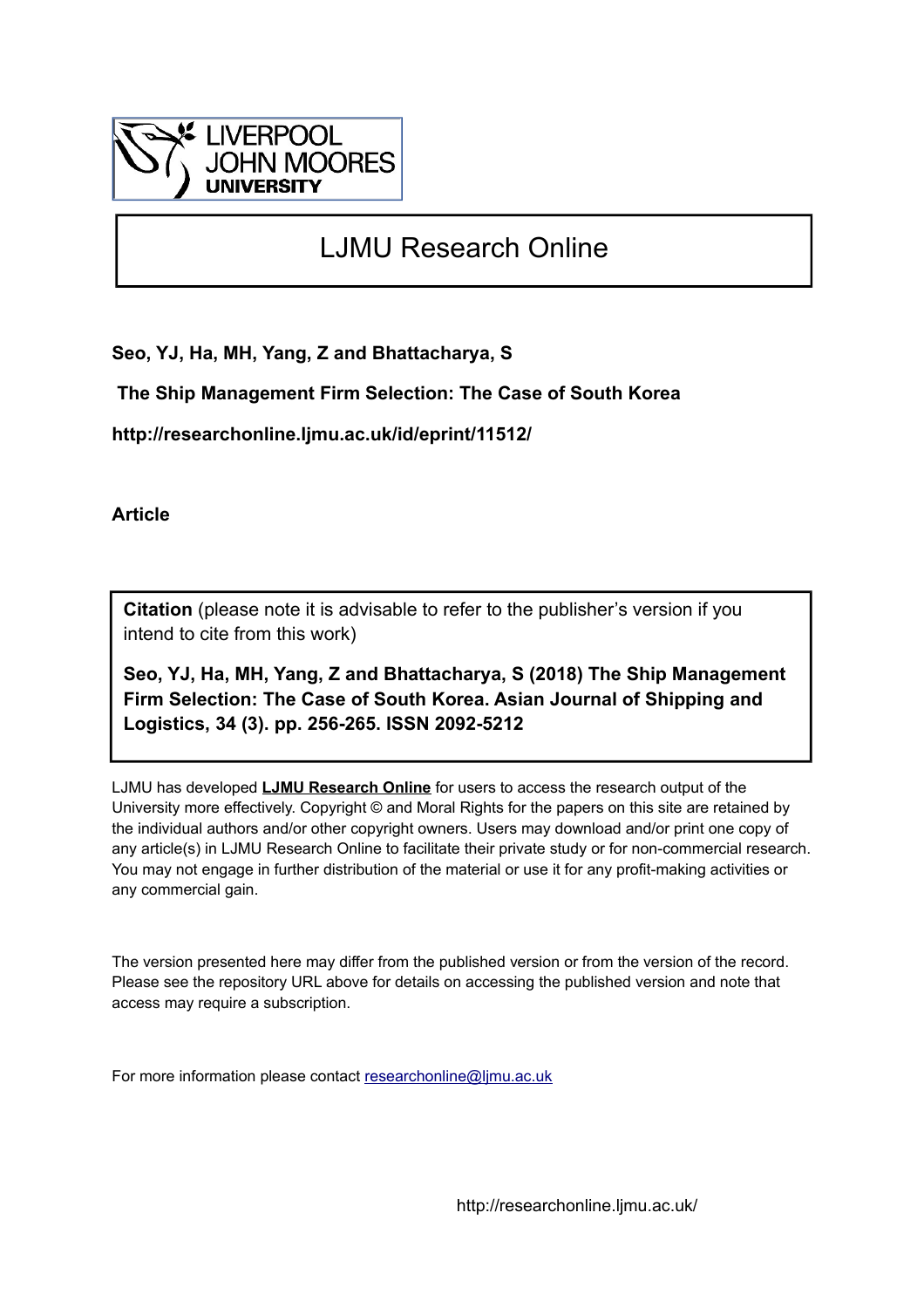

Contents lists available at ScienceDirect

# The Asian Journal of Shipping and Logistics

Journal homepage: www.elsevier.com/locate/ajsl



# The Ship Management Firm Selection: The Case of South Korea

# Young Joon SEO<sup>a</sup>, Min Ho HA<sup>b</sup>, Zaili YANG<sup>c</sup>, Syamantak BHATTACHARYA<sup>d</sup>

*a Assistant Professor, Kyungpook National University, South Korea, E-mail: y.seo@knu.ac.kr (First Author)*

*b Assistant Professor, Incheon National University, South Korea, E-mail: mhha77@inu.ac.kr (Corresponding Author)* 

*c Professor, Liverpool John Moores University, United Kingdom, E-mail: z.yang@limu.ac.uk* 

*d Professor, Southampton Solent University, United Kingdom, Email: syamantak.bhattacharya@solent.ac.uk*

# ARTICLE INFO

*Article history:*  Received 19 January 2018 Received in revised form 10 August 2018 Accepted 30 August 2018

*Keywords:*  Ship Management Ship Management Firm Selection Shipping AHP Fuzzy-TOPSIS

# A B S T R A C T

Although extant literature has stressed importance of the use of ship management and identified the selection factors, relative evaluation of comprehensive selection factors is found to be lacking. This study aims to evaluate the overall performance and rank of the ship management firms by adopting an integrated model of Analytic Hierarchy Process (AHP) and Fuzzy Technique for Order Preference by Similarity to Ideal Solution (FTOPSIS) in order to support the critical decision making on SMF selection based on multiple criteria. This study contributes to enhancing the selection criteria of ship management firms by the ship-owners, and at the same time identifies the areas that the ship management firms require to improve their service standards. The result indicates that competency is the most important criterion, followed by cost, courtesy, organisation characteristics and image.

Copyright © 2018 The Korean Association of Shipping and Logistics, Inc. Production and hosting by Elsevier B.V. This is an open access article under the CC BY-NC-ND license (http://creativecommons.org/licenses/by-nc-nd/4.0/).

#### **1. Introduction**

Shipping is the backbone of global logistics and supply chain. Its nature is complex, so conducting shipping business requires expertise in a wide range of ship operations. Ship management industry is a well-established sector within and as an integral part of the value chain in the maritime industry has been operating in its own right for around half a century. Today, third party Ship Management Firms (hereafter SMF) account for 35% of the management of global shipping with SMF such as V-ships, Columbia Ship Management, Barber International, ASP Ship Management and Orient Ship Management as some of the leaders (Branch and Robarts, 2014).

With the growing prevalence of SMF, there is a need for studying their competitive position which currently lacks in academic research (Mitroussi, 2004a). The growth of a SMF represents a revolutionary change in the concept and practice of shipping business (Mitroussi, 2003).

http://dx.doi.org/10.1016/j.ajsl.2018.09.008

<sup>2092-5212/© 2018</sup> The Korean Association of Shipping and Logistics, Inc. Production and hosting by Elsevier B.V. Peer review under responsibility of the Korean Association of Shipping and Logistics, Inc.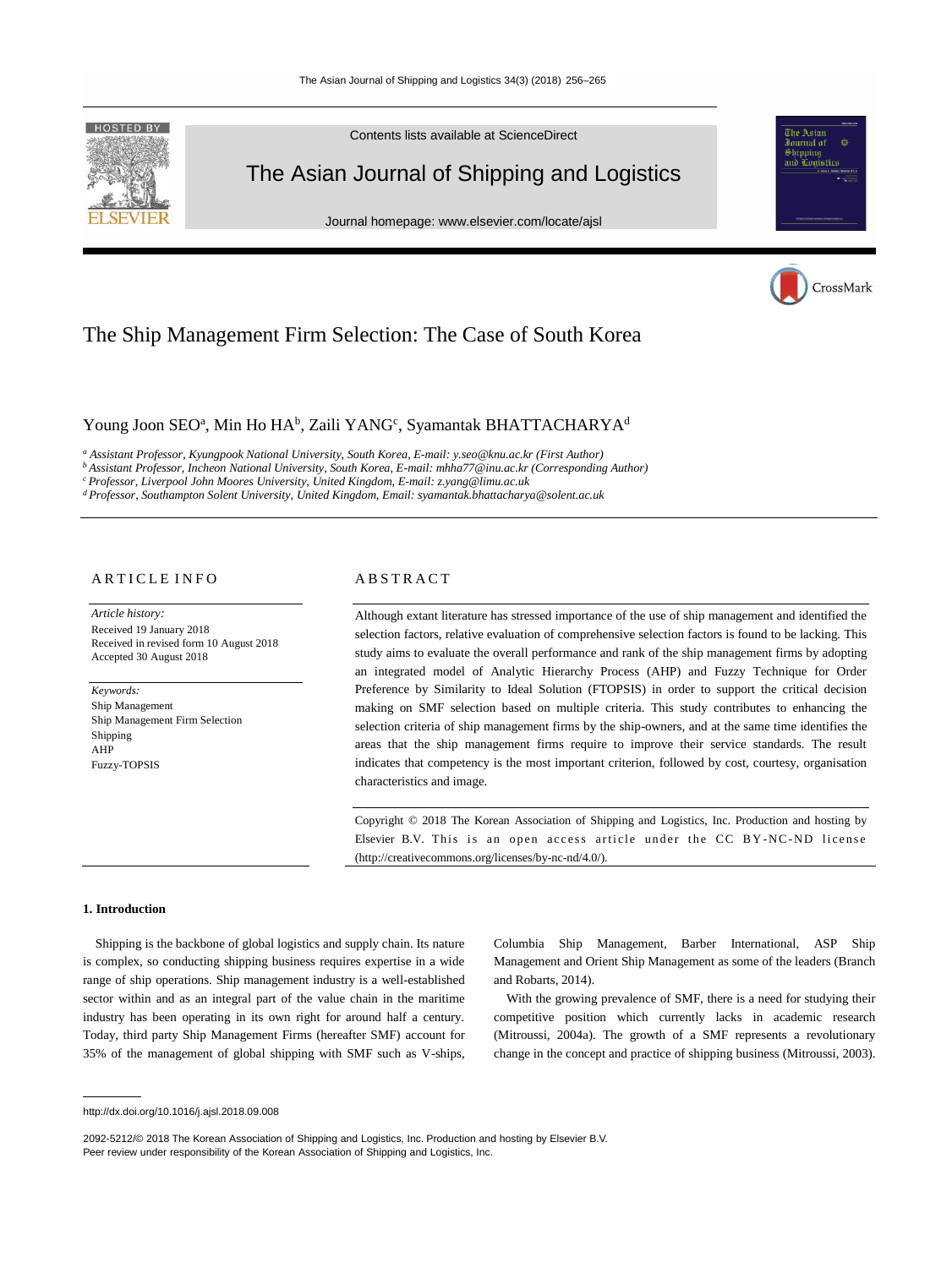Over the last few decades a large number of ship owners have separated their ownership and control of vessels. Originally, management of ships was considered integral with its ownership, but, increasingly this activity has been outsourced. Harsh fiscal system of national registries and crew expenses were some of the major influences for this shift (Asuquo et al., 2014). Professionally run outsourced third-party ship management was also favoured by major oil firms during favourable trading periods (Klikauer and Morris, 2003) and by banks and financial institutions at times when ships were purchased in an opportune period and had to be involve SMF for operation (Klikauer and Morris, 2003; Panayides and Gray, 1999). Over the years the SMF themselves have also changed their structure and strategies due to the changing complexity of the job and fierce competition. Some have discarded the vertical structure to a more process-based one - "so called free-teams where technical, purchasing, crewing and/or accounts experts sit together in one organisational unit to serve a certain number of vessels" (Jahn and Bussow, 2013, p. 13).

SMF is defined as "professional, independent organisations which for a negotiated fee and with no shareholding ties with their clients undertake responsibility for the management of vessels in which they have no financial stake" (Mitroussi, 2003, p. 78). Jahn and Bussow (2013) broke down the operations of ship management into five core tasks: (1) technical management; (2) crewing; (3) quality and safety management; (4) procurement; and (5) financial management. Each of these is complex functions especially given the intricately regulated and globally dispersed nature of this industry.

From the ship owners' stance, it is important to select the most appropriate SMF in order to save cost and rely on their expertise in ship operations. At the same time, competition in the ship management industry has been getting severe (Jahn and Bussow, 2013), resulting in a wider choice for ship owners. SMF thus need to be aware of the criteria, needs and preferences employed by ship owners for SMF selection so as to be more competitive and shape their marketing strategies (Panayides and Cullinane, 2002; Panayides, 2003). Currently, many SMF are conducting performance evaluation themselves. However, there is a lack of assessment of the clients' cognitions in regard to SMF selection despite the fact that success of the SMF heavily relies on the relationships with ship owners (Panayides and Gray, 1997).

Although extant literature has stressed importance of the use of ship management and identified the selection factors, relative evaluation of comprehensive selection factors is found to be lacking. This issue is of paramount importance, because the dynamic structure of maritime firms puts pressure on the critical decision-making process in the range of complex challenges that get thrown at the ship managers (Hork, 2004). Accordingly, ship owners are faced with the complex task of choosing the most appropriate SMF which can deliver the administrative, commercial, technical and operational needs in the maritime industry (Kandakoglu et al., 2009). But in practice, the selection of the SMF appears to be largely based on the ship owners' preferences. This preference model may consist of uncertainty as well as involve bias with subjective assessment (Wang et al., 2014). Identifying this gap our current study aims to provide an analysis by drawing on empirical work by evaluating the overall performance and rank of the SMF by adopting an integrated model of Analytic Hierarchy Process (AHP) and Fuzzy Technique for Order Preference by Similarity to Ideal Solution (FTOPSIS) in order to support the critical decision making on SMF selection based on multiple criteria. It is a first such attempt which we believe would contribute to enhancing the selection criteria of SMF by the ship-owners and at the same time identify the areas that the SMF require to improve their service standards.

The remainder of this paper is as follows. The next section reviews extant knowledge on this subject. Section 3 outlines a variety of criteria for selection of the SMF. The proposed methodology is explained in the section 4 followed by numerical illustration in Section 5. Finally, discussion and conclusion is provided.

## **2. Literature Review**

SMF are considered as the backbone of commercial ship operation. The complexity of the task of ship management requires highly trained professionals who are required to deliver a range of different management services which not only involves the ship's day-to-day operation but also a wide range of value added services. There are a number of good reasons why ship-owners prefer to employ professional SMF for these tasks. Firstly, early growth of outsourcing ship management was considered to overcome the disadvantages of the unfavourable fiscal regimes of national registries and excessive crew costs (Bajpaee, 2009). Secondly, for small ship owners to achieve economies of scale in ship operation, dedicated SMF were a better option than to attempt to manage the ships in-house (Panayides and Cullinane, 2002). Thirdly, some ship owners with a clear motive in the vessels' sale and purchase value rather than in running a business of ship operation consider ships as financial asset. For them, delegating ship operation to professional SMF was often the only option (Panayides and Gray, 1997).

Mitroussi (2003) investigated the forces in the process of the separation of ownership and control of vessels so as to provide parameters, which are viewed as conducive to the strategic decision to employ third party ship management. Later, Mitroussi (2004a) explored ship owners' perspectives regarding reasons for turning to ship management and factors influencing the choice of SMF in the UK and Greece. Interestingly, Mitroussi (2004b) examined the role of organisational characteristics of ship owning firms (e.g. firm size, type and age) in the use of third party ship management, and argued that those factors play a pivotal role in the selection of the professional SMF. Similarly, Cariou and Wolff (2011) found that ship owners' decisions to outsource is greatly determined by the characteristics of the vessels' age, type and size and the those of the ship owners' country of domicile and fleet size.

Panayides and Cullinane (2002) used interviews and mail surveys and found that SMF selection and performance evaluation and their relative importance was a matter of ship mangers' perceptions and customers' views. Panayides and Gray (1999) tried to identify whether professional SMF actively apply intangible resource-advantage theories in practice with a sample of 98 SMF located in the UK and Cyprus. Their focus was on the intangible resources such as SMF's capability of establishing, developing and maintaining stable long-term relationships with customers. Asuquo et al. (2014) attempted to develop the selection of ship management services based on analytic hierarchy process (AHP) with a case of the Bibby Line shipping company. Nevertheless, their selection criteria including price, reputation, location, experience, technical expertise and relationship appears to be oversimplified. In another study, Celik (2009) focused on identifying how different leading SMF were involved in establishing an integrated process management system in SMF but not in the context of their selection by the ship owners.

Notwithstanding an extensive body of literature on ship management generally and some on selection of SMF in particular, no study has applied the range of different task carried out by the SMF and added them as the selection criteria. In this study we propose to address this gap by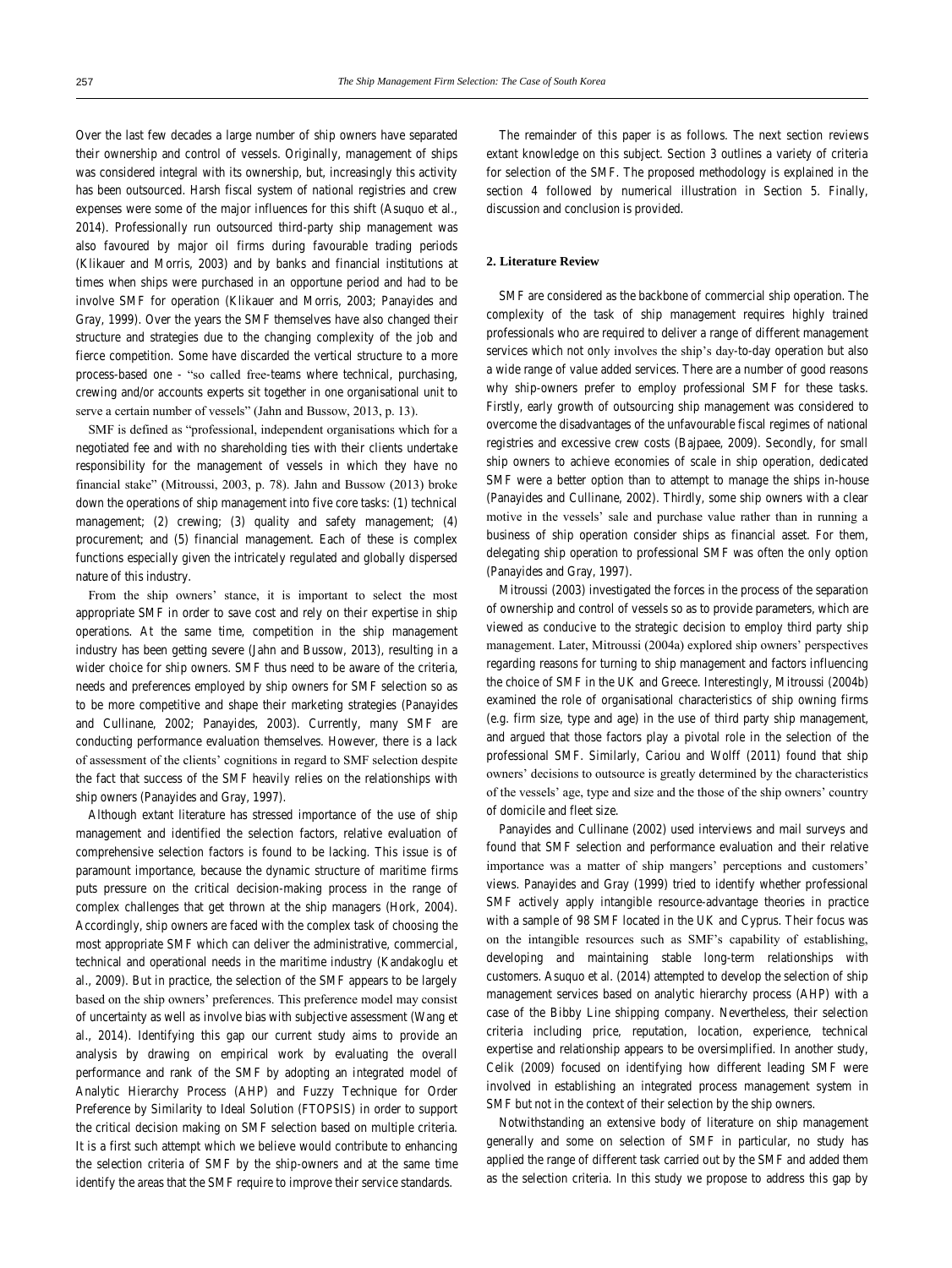including a range of these criteria and applying them scientifically. In the following section the selection criteria are discussed.

### **3. Criteria for Ship Management Firm Selection**

In the context of third party logistics outsourcing studies, the most cited reasons for outsourcing logistics services include cost saving, logistics service improvement, focus on core competencies, increasing productivity, upgrading information technology capabilities, reacting to changes in the regulatory environment and complexity of operating in a just-in-time environment (Rajesh et al., 2011). In land-based industries it is possible that suitable third party logistics providers are not found owing to excessive cost or even competencies (De Boer et al., 2006).

In the ship management context, due to the heterogeneity of SMF's different locations world-wide and services covered, selecting SMF with the adequate qualities is a demanding task (Asuquo et al., 2014). Recognising selection of SMF is crucial because it can lead to customer attraction and retention (Panayides and Cullinane, 2002). The various selection factors were derived from the extant literature and revised to reflect the nature of the ship management industry. The criteria shown in prior research are cost, competency, courtesy, organisation characteristics and image which are discussed in turn.

#### 3.1. *Costs*

Costs involve vessel operating costs, management fees, cheap consumables, economies of scale and crew fee. Ship owners aim to minimise cost of operation for higher profit. The importance of cost minimisation is particularly high in this business as they have no power to control freight rates, i.e. their income, which is determined by supply and demand of goods and other factors (Mitroussi, 2013, 2003). The crucial task for effective SMF is therefore to reduce operating costs possibly by providing fiscal advantages from economies of scale (Spruyt, 1994). From the ship owner's point of view, by outsourcing ships to SMF, the running costs related to vessel operation could be fixed and thus budgeted. It would be plausible that ship owners choose the SMF who offer cheap management fees, although the management fees are a relatively small portion of the total operational cost (Rialand et al., 2014). In this regard many logistics and ship management studies stressed that the cost is not a foremost important factor, but it is the quality of service that they offer (Panayides and Cullinane, 2002).

#### 3.2. *Competency*

The next and possibly the deciding characteristics for SMF selection could be the breadth of the competences held by the SMF. Competency is associated with safe operation of vessels, problem solving ability, technical ability, information technology, skilled crew manning, effective legislation, ship management know-how database, crew training system, value-added service, and storing and maintenance. Sletmo and Holste (1993) acknowledged that shipping managers no longer retain competitiveness based on absolute cost advantage, differentiation and concentration on niche markets, but specific competence involved in ship operation. The competency leads the ship owners to prefer SMF who can provide the widest range of services with particular reference to improved safe operation of vessels (Gunton, 1997). Since the implementation of the ISM (International Safety Management) code in 1998, the modified standards of STCW (Standards of Training, Certification and

Watchkeeping for Seafarers) in 1995, the Oil Pollution Act 1990, the provision of ISPS (International Ship and Port Facility Security), additional expertise is required to comply with the range of maritime regulations, resulting in more demands for employing professional SMF (Asuquo et al., 2014; Branch and Robarts, 2014). In order to prevent negative consequences such as loss of life, injuries, damage to ship, machinery, cargo and other third parties, recently, the concern with regard to safety is moving towards benchmarking 'quantification of safety' offered by the SMF. They need to establish, monitor and publish key performance indicators to their potential clients for business (Mitroussi, 2013).

Competitive SMF are also expected to provide both problem solving and technical ability, since specialised vessels and markets can be managed only when staffs both ashore and at sea have specific knowledge and expertise (Mitroussi, 2004a). The regular technical maintenance of ships and related consumables can lengthen the ship's life and mitigate risks during the voyage. In many cases, technical ability may entail life cycle management of vessels (Jahn and Bussow, 2013). For example, dedicated superintendents are committed to all dry docking and major maintenance across the fleet, which can be regarded as a service based on core competency drawn on technical ability (Jahn and Bussow, 2013).

Although the adoption rate of information technology systems such as Electronic Data Exchange is still low in the maritime sector (Bhardwaj, 2013; Lam and Zhang, 2014), information technology with sophisticated computerised maintenance systems facilitates interchange of information amongst dispersed offices and better level of maintenance offered for on board equipment (Mitroussi, 2003). Accordingly, the degree of information technology provided is seen as one of the drivers of ship management outsourcing, although its adoption requires substantial investments and skilled labour (Mitroussi, 2004a). For instance, the use of Planned Maintenance systems as a central information system not only can reduce unnecessary calls and emails, but also build a central task list for staffs on board and onshore (Jahn and Bussow, 2013). By using such systems, it can be possible that ship management know-how database in regard to the effective vessel management, accumulated ship management skills and experience, particular ship owners' preferences and sales strategies is accumulated. These may be considered as intangible dynamic capabilities.

Employing certified and knowledgeable ship crew at the right time in this dynamic industry is yet another challenge for the SMF. Those who provide in-house crew training are seen to add value and are often favoured over others. The large SMF thus tend to aim for a pool of crews and integrated crew training systems for their clients with higher safety concerns and capable of manning the more technically challenging vessels (Jahn and Bussow, 2013).

In addition, competitive SMF are also required to liaise effectively with the regulators (Gunton, 1997). Timely and appropriate exchange of information with regulators and their representatives around the world save significant amount of time and effort on inspection and control. In short, the list of duties that SMF are required to deliver are diverse of which some are considered core functions but several others are considered as value added. Increasingly, the competition in the business of SMF has been centred on the range of value added activities that they have been able to offer. It corroborates Bajpaee's (2009) argument in the online industry magazine, how value creation is the key to success in the ship management.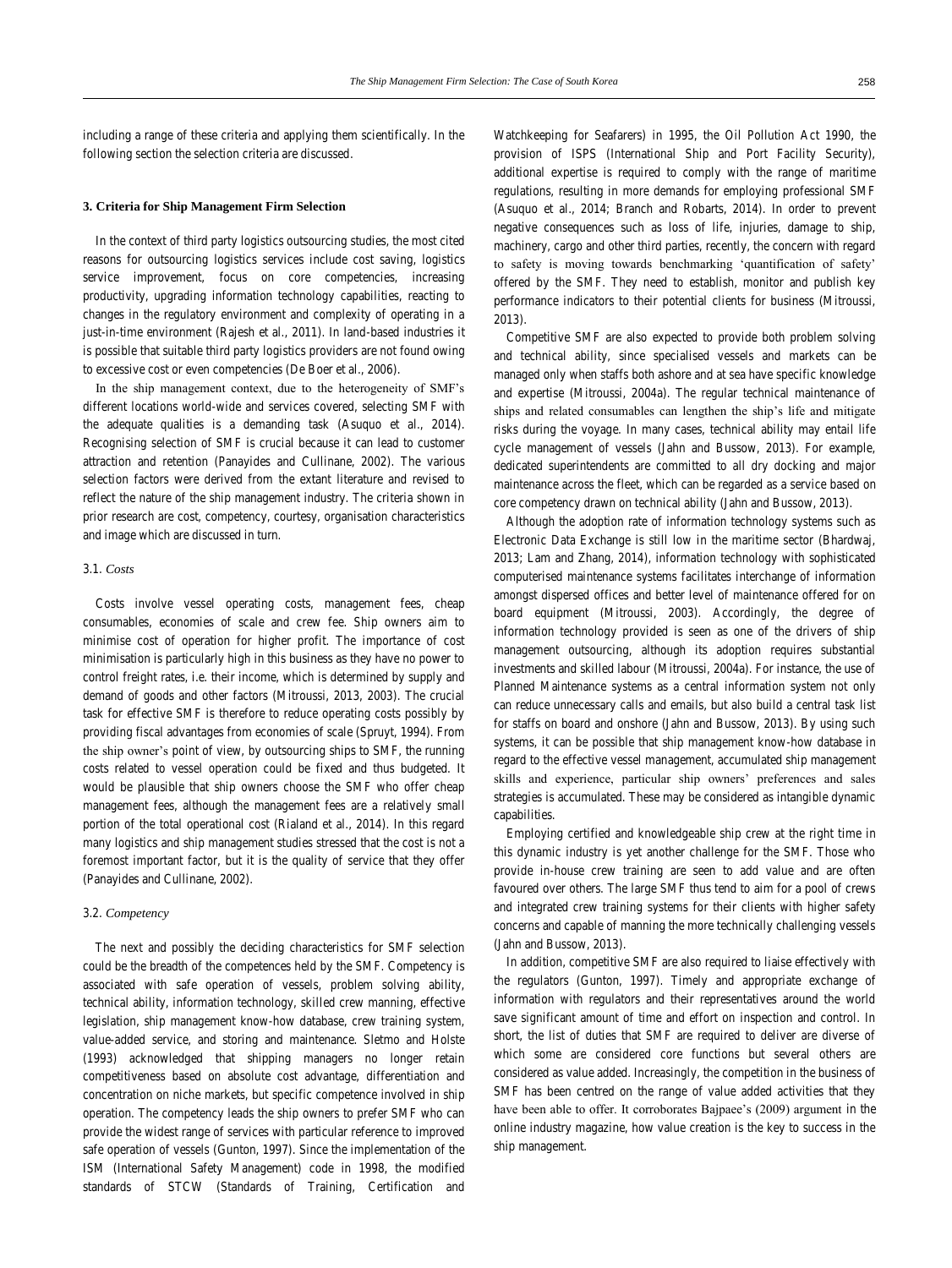#### 3.3. *Courtesy*

Courtesy is presented by professionalism, flexibility, communication, reliability, responsiveness, customer relationship management. Professionalism stemmed from high level of experience and skills (e.g. acquired from operating a special type of vessels) is crucial in fulfilling the role of SMF (Bajypee, 2009). Reliability in vessel operation and delivery are considered important factors when selecting SMF, since scheduled and reliable vessel operation make it possible to keep on top of the business needs. Flexibility to respond to instant customer requirements is also vital (Asuquo et al., 2014). When facing unexpected situations such as vessel breakdown, SMF need to have the power to fix the malfunctions and facilitate returning to normal voyage. Sometimes, this may include 'knowing' the right set of organisations in a remote part of the world which would be able to carry out the repairs and conduct the requisite surveys. Although customers' demand is beyond the contractual agreements, it is considered a professional hazard and an implicit requirement (Panayides and Gray, 2009). Furthermore, ship owners can benefit from suitable responsiveness at the demand of the customers particularly due to high level of uncertainty. As a ship's schedule may change at a short notice SMF are required to offer prompt responses to customer inquiries on areas such as vessel positions, estimated time of arrival and cargo conditions (Lam and Zhang, 2014). By interacting with customers effectively, it encourages the latter to stay in long-term contract with the ship owners.

Increasingly the charterers of the ship tend to communicate directly with the ships and the ship managers using modern information technology system (Jahn and Bussow, 2013; Dickie, 2014). Bajypee (2009) contended that Customer Relationship Management (CRM) is necessary for ship managers to satisfy the customers and maximise the value creation. It shortens the communication channel, making it more effective by providing faster response and instant outcome (Panayides and Gray, 1999).

#### 3.4. *Organisation Characteristics*

Organisational characteristics are detailed by company location, number of vessels managed, ship ownership, network of suppliers, portfolio complexity of ship management fleet, office coverage worldwide, nationality of managers, and company age. Mitroussi (2003) argued that organisational characteristics such as company's size, type and age play an important role in choosing strategic decisions to outsource the ships to SMF. Location is a critical factor since the geographical coverage may be instrumental in operating different ship owners' requirements (Asuquo et al., 2014). The location of SMF may sometimes get determined by the location of ship owners. Positioned close to the ship-owners is often considered favourable as it adds to the convenience, while at other times geographical proximity to major crew centres, ship parts/ supplies and ship stores may act in favour of the choice of the SMF (Panayides and Gray, 1997). Various networks of suppliers may also enable SMF to achieve economies of scales and enhance ship operations by sourcing consumables and storing in bulk. In Mitroussi's (2004a) empirical study, nationality of managers and office location in this global business was seen as decisive variables when selecting an SMF.

Experience in the provision of the ship management service can be regarded as a crucial factor when ship owners look for potential SMF. A wider range of expertise offered in the ship management fleet portfolio may influence the ship owners' selection priority in that the ship owners

may achieve the desired diversification of their business profile (Mitroussi, 2004a).

#### 3.5. *Image*

Image provides an umbrella to dominate reputation, personal recommendation, and corporate social responsibility. Reputation of the SMF also helps facilitate customer relationship which attracts more ship owners (Asuquo et al., 2014). Mitroussi (2004a) found that most ship owners viewed the SMF's reputation as an important factor, whilst Panayides and Cullinane (2002) revealed that 'recommendation' was critical for the SMF selection.

Finally, conforming to global standards in operation and to the acceptance of Corporate Social Responsibility (CSR) has also seeped in the business of SMF. In 2012, European Union started discussing emission trading scheme pertaining to a system for monitoring, reporting and verification of emissions based on fuel consumption of vessels, whilst IMO introduced measures to reduce CO2 emissions of ship operations, so called Ship Energy Efficiency Management Plan (SEEMP) and Energy Efficiency Operation Indicator (EEOI) (Jahn and Bussow, 2013). Ship management is slowly but proactively adopting CSR and sustainability philosophy (Mitroussi, 2013). Some endeavours to protect the environmental activity have started helping SMF to differentiate itself from its rivals (Panayides and Gray, 1997). It has an impact on the SMF's image and attracts ship owners' willingness to employ them (Lam and Zhang, 2014).

The discussion thus suggests the need for a high degree of professionalism from today's SMF who are able to deliver a complex range of tasks. Since the late 1980s, SMF were seen to hold the potential to make the industry safer and more environmentally aware. As SMF began to grow in popularity and thus in number, there were questions raised about the variation in the standard of service with some providing cheap management services and used as shields by unscrupulous ship owners (Spruyt, 1994). By the end of 1980s the difference between the leading organisations and those at the other end of the spectrum was growing which prompted some of the leaders to form a 'private club' with high professional standard through self-regulation. In 1991 it led to the formation of the International Ship Management Association (ISMA) and later renamed as InterManager which laid down the highest professional standard in this business. The features discussed in this review greatly overlap with those earmarked by ISMA and thus being members of this exclusive club meant that the SMF complied with the highest standards in the industry. The role of ISMA merely reiterates the point that selection of appropriate SMF from the ship owner's point of view and being competitive in the business from the SMF's point of view are not new issues. Considering this, it is our objective in this paper to provide a sound and comprehensive technique to determine the selection process (InterManager, 2015).

#### **4. Advanced Evaluation Method for SMF Selection**

Considering the above issues and the range of factors that goes in the selection of the SMF, it can be viewed as a typical Multi-Criteria Decision Making problem (MCDM) under uncertainty. The MCDM problems can be often assessed imprecisely due to uncertain and incomplete data related to different quantitative and qualitative determinants (Yang et al., 2009). In order to tackle the problems, it needs sophisticated tools that are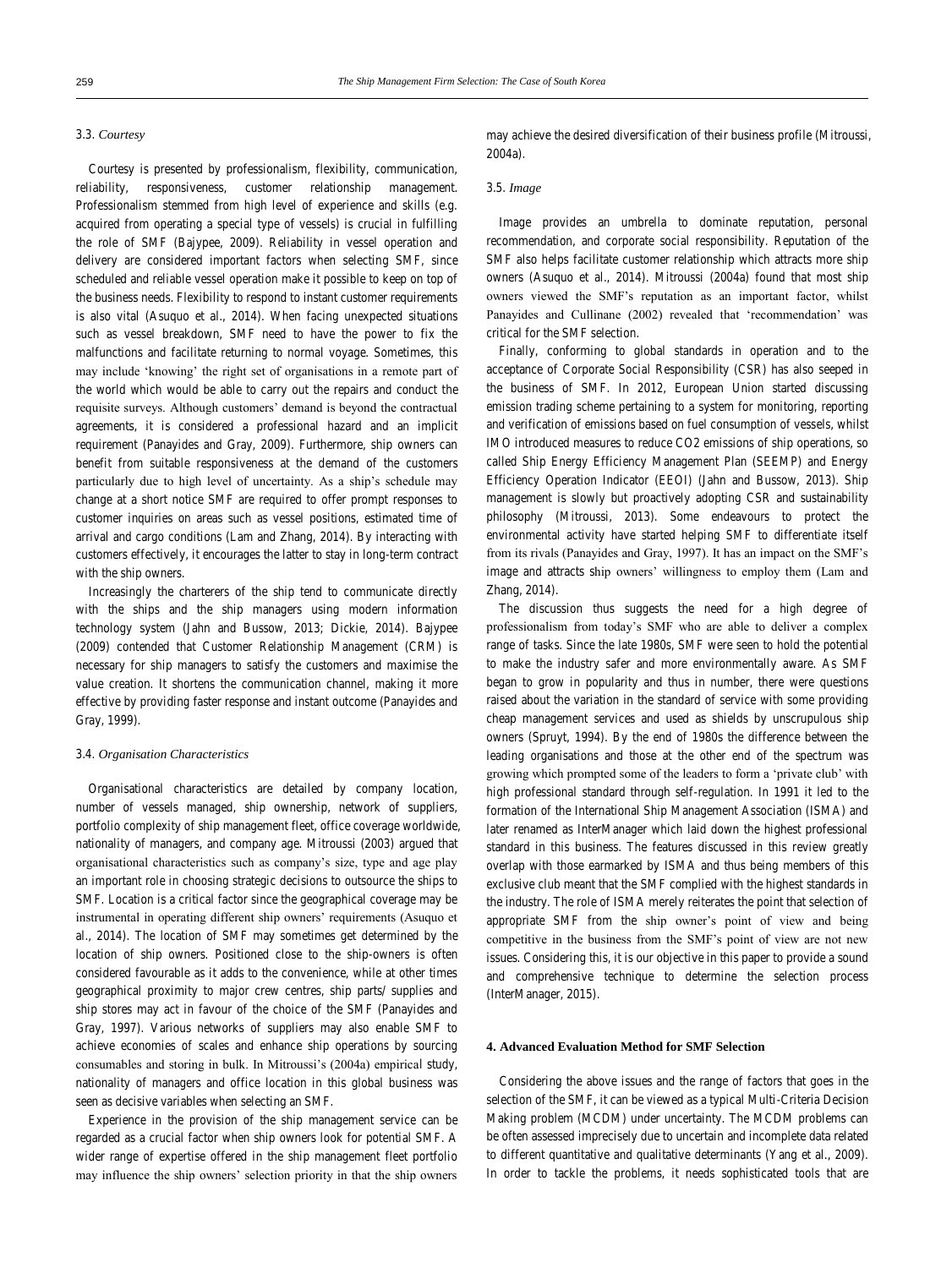already proven to be successfully applicable for dealing with MCDM problems under uncertainty. In the MCDM practical applications, a number of linear weighting techniques (i.e. AHP and TOPSIS) have been successfully applied (Bottani and Rizzi, 2006; Wang and Chang, 2007). These techniques are based on the principle of the higher the weights/ performance ratings, the more desirable the alternatives. The weights/performance ratings assigned to criteria are mostly obtained through subjective judgements and the scores are synthesised as a single value for each alternative to select the best solution from the alternatives. In this study, a hybrid approach of AHP and fuzzy TOPSIS for solving MCDM problems under fuzzy environment is applied to address the choice of SMFs.

An AHP is a suitable application when comprising the importance or rating of a criterion against that of other criteria at the same level in the hierarchy decision tree (Saaty, 1980). The weights of criteria in the fuzzy TOPSIS can be obtained using pair-wise comparisons or simple rating methods (Chen, 2000). However, the latter does not cater for the assurance of the assessment consistency between the criteria (Yang et al., 2011). An AHP method makes the judgements more reliable through consistency ratio investigation (Saaty, 1980). In order to obtain the relative weights, a number of selected experts are approached to respond to a question such as "which criteria should be emphasised more in a SMF selection, and by how much more?" A series of pairwise comparisons are conducted based on the Saaty's nine-point scale ranging from 1 (equal) to 9 (extreme). The consistency of the pairwise judgements is obtained by calculating a consistency ratio (CR). Where the value of CR is greater than 0.1 which indicates an inconsistency in the pairwise judgements. Therefore, the judgements should inform an acceptable level with the CR of 0.10 or less.

A fuzzy set theory is a powerful tool in dealing with vagueness of human thoughts and expressions in making decisions (Zadeh, 1965). It permits vague information, knowledge and concepts to be used in an exact mathematical manner. Normally, in a fuzzy environment, the assessment grades (i.e. linguistic terms) for criteria are expressed by fuzzy numbers (i.e. triangular or trapezoidal fuzzy numbers) rather than crisp numbers. Furthermore, the fuzzy set theory can be easily combined with other methods for selection issue.

A TOPSIS method is well suited to modelling with multiple conflicting objectives and sub objectives to determine the ranking order of alternatives (Hwang and Yoon, 1981). After introduced the conventional TOPSIS (Hwang and Yoon, 1981), its usage has been extended to the fuzzy environment (i.e. FTOPSIS) (Yang et al., 2011). Basically, TOPSIS/FTOPSIS is grounded in the intuitive principle that the alternatives have the shortest geometric distance from a Positive-Ideal Solution (PIS) and the longest geometric distance from a Negative-Ideal Solution (NIS). The PIS, comprised of the best attainable values of the criteria, increases the benefit criteria and reduces the cost criteria, whilst the NIS, formed by the worst attainable values of the criteria, increases the cost criteria and reduces the benefit criteria. The advantages of the TOPSIS are demonstrated as (1) a sound logic that represents the rationale of human choice (2) a unique visualisation of the alternatives on a polyhedron (3) a scalar value that accounts for the best and the worst alternative choices simultaneously (4) a simple calculation process (Wang and Chang, 2007; Madjid and Adel, 2011). Due to these reasons, a modified form of the MCDM methodology, TOPSIS/FTOPSIS, has been applied by many researchers in various applications such as a recruiting problem (Chen, 2000), a supplier selection problem (Chen et al., 2006), a 3PL selection problem (Bottani and Rizzi, 2006), a strategic alliance

partner selection problem (Büyüközkanan et al., 2008), customer behavioural patterns (Chamodrakas et al., 2009), a vessel selection framework (Yang et al., 2011) and a logistics tool selection framework (Büyüközkanan et al., 2012).

In this framework, the weighting technique, AHP, is applied to assign the weights to criteria, while the fuzzy theory makes it possible to tackle imprecise evaluation of each SMF's performance against the defined criteria, whilst the TOPSIS is used to determine ranking order of the SMF through the Euclidean distance from the positive and negative ideal solutions. Based on the references proposed by Chen (2000) and Yang et al. (2011), this study develops the FTOPSIS approach as the following seven steps.

Step 1. Identify a list of criteria and determine their linguistic terms and corresponding fuzzy numbers.

Step 2. Construct fuzzy decision matrix using aggregated average values obtained by individual fuzzy performance rating of each alternative with respect to each criterion.

Step 3. Construct normalised fuzzy decision matrix.

Step 4. Define fuzzy positive-ideal solution (FPIS) and fuzzy negativeideal solution (FNIS).

Step 5. Calculate the weights of criteria using an AHP.

Step 6. Calculate the weighted distance to the FPIS and FNIS.

Step 7. Calculate closeness coefficient.

## **5. Application of Fuzzy-TOPSIS on Ship Management Firm Selection**

This far studies on selection of SMF have concentrated on a few countries such as UK (Panayides and Gray, 1999; Mitroussi, 2004a; Asuquo et al., 2014), Greece (Mitroussi, 2004a), and Cyprus (Panayides and Gray, 1999). Also these have not applied the range of different selection criteria that we have argued here. This study therefore aims to extend the boundaries on this topic both by including a wider range of criteria for choosing the most competitive SMF as well as by situating the study in the context of Korea as SMF competitiveness has not been explored in this geographical region.

Korea has played a pivotal role in the maritime industry as an economy that handled the fourth largest global container port throughput of approximately 23 million TEU in 2013 and owned the fifth largest fleet in terms of DWT with leading container shipping lines such as Hanjin Shipping and Hyundai Merchant Marine and the second largest shipbuilding industry globally (Seo et al., 2015). Considering the role of Korea in the shipping market, this study aims to use a Korean Shipping Company. Such case study approach has been adopted in previous studies (Bhattacharya, 2012; Celik et al., 2009; Bottani and Rizzi, 2006) and aims to identify the determinants for SMF selection from the perspective of a shipping company.

The case shipping company, established in 1982, own asset \$4152 billion (sales: \$2222 billion) and 91 vessels (11,377,266 DWT) under control (owned and long-term chartered) as of 31th December 2014, making them one of the leaders in the shipping industry in Korea. Its main business areas include sea transportation (crude oil, petroleum products, LNG, LPG, and dry bulk) and ocean bunkering. Its headquarter is located in Seoul, whilst the branch Offices are dispersed in several countries such as UK, Singapore, Japan, China, U.S. and Philippines. In the past it managed ships and crews owned by them 'in-house'. However, increased complexity and innovative technology in ship operations prompted them to outsource it to SMF for total ship management services and are in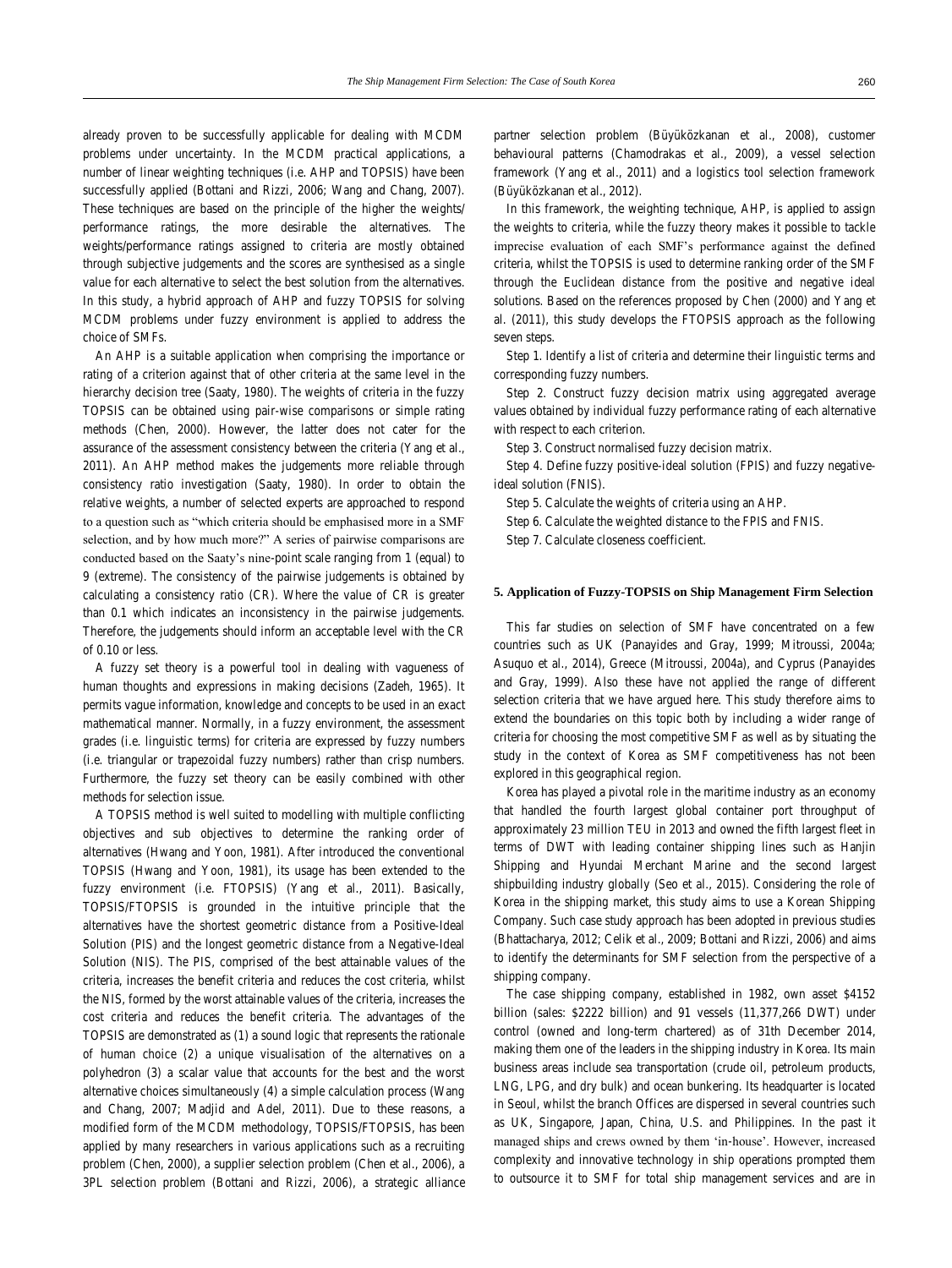search of suitable SMF. This paper performs a model with of SMF alternatives (A1, A2, A3, and A4), which are the largest SMF in terms of the number of employees and vessels. This framework helps to cover the range of criteria to find the most competitive SMF by setting the scope of the decision model.

Prior to finalising questionnaire in order to ensure appropriateness of a hierarchical model and questionnaires by reflecting professionals' opinions, we had a number of meetings with four senior practitioners in the case company, as well as with five senior professionals in Korea Ship Management Association, three ship owners who outsource their vessels to SMF, and three academics in the area of shipping management. The above 15 experts arguably provided the necessary expertise base in this subject and were deemed to have sufficient knowledge to judge on AHP questionnaire to derive the relative weights of all criteria. An interactive discussion amongst them pertaining to judgements on each pairwise comparison was conducted to ensure the assessment consistency. TOPSIS questionnaires were collected from the four senior practitioners in top management level of the above case study company.

#### 5.1. *Relative Weights of Decision Criteria*

The judgements of seven among 15 evaluators have verified with the CR of 0.10 or less. Generally, the value of CR is greater than 0.1 and the evaluators need to revise their pairwise judgements. Therefore, 7 judgements presenting consistent input data, which are sufficient to provide a reasonable AHP outcome (Bottani and Rizzi, 2006; Büyüközkan et al., 2012) are used to derive the weights of the criteria.

The weights judged by seven evaluators on the five criteria (i.e. cost, competency, courtesy, organisation characteristics and image) at the second level that represent the priorities in the pairwise comparison matrix are obtained as 0.247, 0.367, 0.165, 0.150, 0.072 respectively. Competency is considered to be the most important criterion and followed by cost. Similarly, the weights of the bottom level criteria can be obtained. It is noteworthy that the weights obtained are local weights at the same level. Further computation has been conducted to obtain normalised weights of the bottom level criteria by multiplying their local weights with the ones of their associated upper level criteria. For instance, the normalised weight of 'vessel operating cost' can be obtained as 0.81  $(=0.247)$  (the local weight of cost)  $\times$  0.330 (the local weight of vessel operating cost)). Consequently, the local weights of all criteria and the normalised weights of the bottom level criteria are shown in Table 1.

# 5.2. *Performance Ratings of Ship Management Firms Using Fuzzy-TOPSIS*

The five linguistic variables including 'very poor', 'poor', 'fair', 'good' and 'very good' for criteria and their Corresponding Triangular Fuzzy Numbers (TFNs) are determined as shown in Table 2 (Wang and Chang, 2007). Then, the evaluators use the linguistic variables to evaluate the performance rating of four SMF. The four senior managers (representing the group of decision makers) in top management level of the above case company took part in evaluating process. The fuzzy decision matrix of each SMF with respect to each criterion is shown in Table 3.

The next step is to establish a normalised fuzzy decision matrix. The normalised fuzzy decision matrix  $R = [r_{ij}]_{m \times n}$ , where the TFNs of each criterion in matrix R is  $0 \le r_{ij} \le 1$ , can be obtained. The maximum value for *benefit criteria* and the minimum value for *cost criteria* (Table 3) are separately used to normalise TFNs and the results are presented in Table 4. For example, the maximum TFN of four SMF with respect to C4(B) in Table 3 is 9.5, hence, the normalised TFNs of all alternatives with respect to C4(B) can be obtained through divided by 9.5. On the other hand, the minimum TFN of four SMF with respect to C1(C) is 5.5 that can be used as a numerator to normalise the TFNs of all alternatives with respect to C1(C). Similarly, the normalised TFNs of other criteria can be obtained.

In the TOPSIS approach, the criteria can be classified either into benefits (B) and costs (C), hence the most suitable SMF represents the higher score at benefits criteria and the lower score at costs criteria. In this framework, four criteria (i.e. vessel operation costs (C1), management fees (C2) cheap consumable (C3), and crew fees (C5)) can be belonged to the *costs (C)*, but others are obviously considered as *benefits (B)*.

#### **Table 1**

The local and normalised weights of criteria

|                                         | LW    | NW    |
|-----------------------------------------|-------|-------|
| Costs                                   | 0.247 |       |
| Vessel operating costs (C1)             | 0.330 | 0.081 |
| Management fees (C2)                    | 0.184 | 0.045 |
| Cheap consumables (C3)                  | 0.102 | 0.025 |
| Economies of scale (C4)                 | 0.132 | 0.033 |
| Crew fee $(C5)$                         | 0.252 | 0.062 |
| Competency                              | 0.367 | ÷,    |
| Safe operation vessels (C6)             | 0.172 | 0.063 |
| Problem solving ability (C7)            | 0.109 | 0.040 |
| Technical ability (C8)                  | 0.095 | 0.035 |
| Information technology (C9)             | 0.051 | 0.019 |
| Skilled crew manning (C10)              | 0.159 | 0.058 |
| Effective legislation (C11)             | 0.070 | 0.026 |
| Ship management knowhow data base (C12) | 0.074 | 0.027 |
| Crew training system (C13)              | 0.131 | 0.048 |
| Value-added service (C14)               | 0.052 | 0.019 |
| Storing & maintenance (C15)             | 0.088 | 0.032 |
| Courtesy                                | 0.165 | L,    |
| Professionalism (C16)                   | 0.284 | 0.047 |
| Flexibility (C17)                       | 0.124 | 0.020 |
| Communication (C18)                     | 0.138 | 0.023 |
| Reliability (C19)                       | 0.197 | 0.032 |
| Responsiveness (C20)                    | 0.146 | 0.024 |
| Customer relationship mgmt. (C21)       | 0.111 | 0.018 |
| Organisation characteristics            | 0.150 |       |
| Location (C22)                          | 0.070 | 0.011 |
| Number of vessels managed (C23)         | 0.152 | 0.023 |
| Ship ownership (C24)                    | 0.072 | 0.011 |
| Network of suppliers (C25)              | 0.182 | 0.027 |
| Complexity ship mgmt. portfolio $(C26)$ | 0.230 | 0.034 |
| Office worldwide (C27)                  | 0.119 | 0.018 |
| Nationality of managers (C28)           | 0.098 | 0.015 |
| Company age (C29)                       | 0.076 | 0.011 |
| Image                                   | 0.072 | L     |
| Reputation (C30)                        | 0.432 | 0.031 |
| Personal recommendation (C31)           | 0.279 | 0.020 |
| Corporate social responsibility (C32)   | 0.289 | 0.021 |

# **Table 2**

Linguistic variables and their corresponding TFNs

| Linguistic variables                                             | Corresponding triangular fuzzy numbers                 |
|------------------------------------------------------------------|--------------------------------------------------------|
| Very poor $(VP)$                                                 | (0, 1, 3)                                              |
| Poor $(P)$                                                       | (1, 3, 5)                                              |
| Fair $(F)$                                                       | (3, 5, 7)                                              |
| Good(G)                                                          | (5, 7, 9)                                              |
| Very good (VG)                                                   | (7, 9, 10)                                             |
| $\mathbf{v} = \mathbf{v}$ . Hence $\mathbf{v} = \mathbf{v}$<br>. | $\sim$ $\sim$<br>.<br>$\cdot$<br>------<br>.<br>$\sim$ |

**Note**: The linguistic variables and their corresponding TFNs are defined based on Wang and Chang (2007).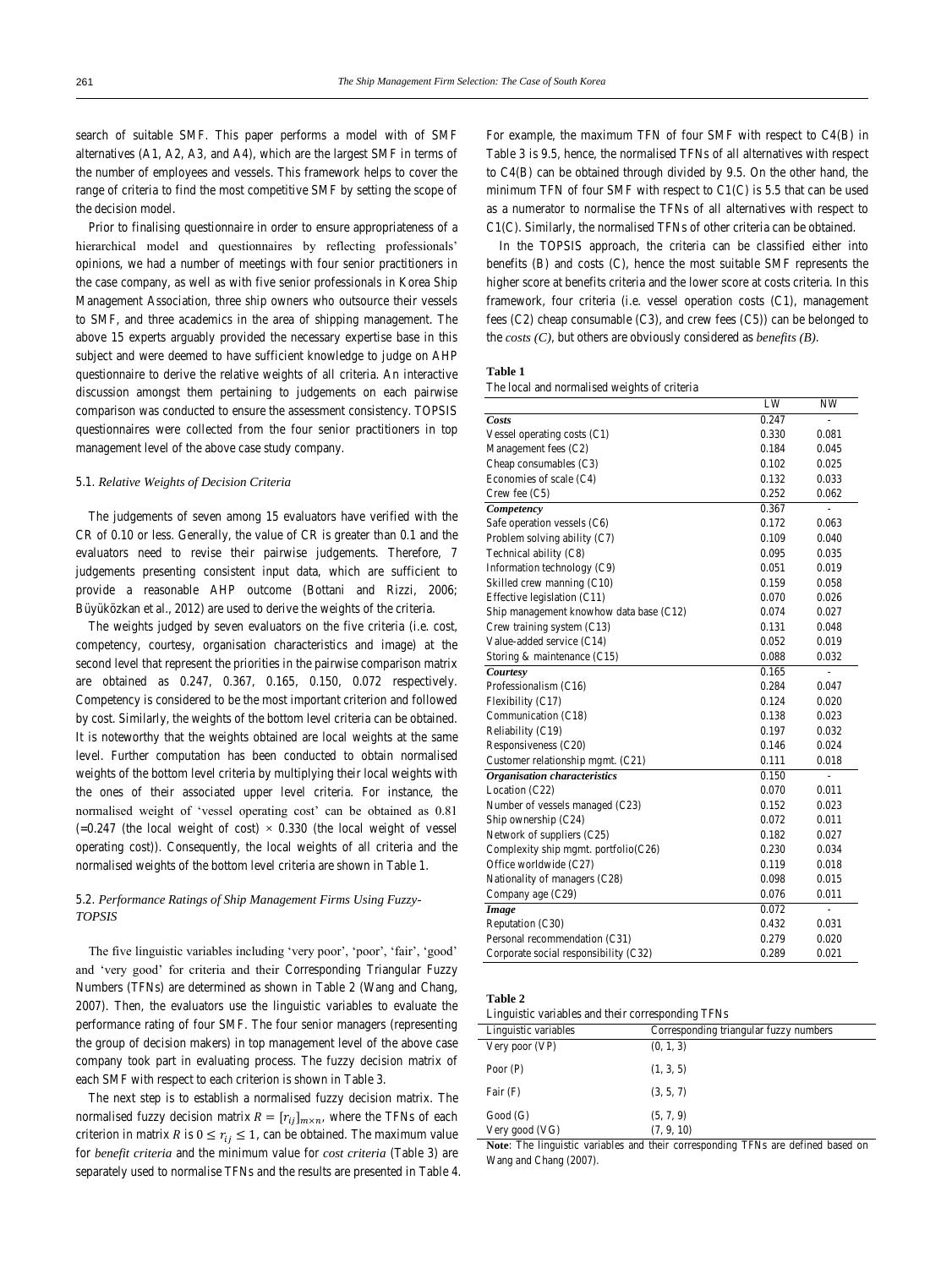| Table 3               |  |
|-----------------------|--|
| The frame decision is |  |

| The fuzzy decision matrix |                  |                  |                  |                  |                  |                  |                  |
|---------------------------|------------------|------------------|------------------|------------------|------------------|------------------|------------------|
| Cl (C)                    | C2(C)            | C3(C)            | C4(B)            | C5(C)            | C6(B)            | C7(B)            | C8(B)            |
| (5.5, 7.5, 9.25)          | (5.5, 7.5, 9.25) | (4.5, 6.5, 8.5)  | (4, 6, 8)        | (6.5, 8.5, 9.75) | (6.5, 8.5, 9.75) | (6.5, 8.5, 9.75) | (5, 7, 9)        |
| (6.5, 8.5, 9.75)          | (5.5, 7.5, 9)    | (4.5, 6.5, 8.25) | (4, 6, 7.75)     | (5, 7, 8.75)     | (6.5, 8.5, 9.75) | (6, 8, 9.5)      | (6, 8, 9.5)      |
| (7, 9, 10)                | (5.5, 7.5, 9.25) | (4, 6, 7.75)     | (6, 8, 9.5)      | (5.5, 7.5, 9.25) | (7, 9, 10)       | (6.5, 8.5, 9.75) | (6.5, 8.5, 9.75) |
| (5.5, 7.5, 9.25)          | (5.5, 7.5, 9.25) | (4.5, 6.5, 8.25) | (4.5, 6.5, 8.25) | (6, 8, 9.5)      | (6.5, 8.5, 9.75) | (6, 8, 9.25)     | (6.5, 8.5, 9.75) |
| C9(B)                     | C10(B)           | C11(B)           | C12(B)           | C13(B)           | C14(B)           | C15(B)           | C16(B)           |
| (5.5, 7.5, 9.25)          | (5.5, 7.5, 9)    | (3, 5, 7)        | (3.5, 5.5, 7.5)  | (4, 6, 8)        | (3.5, 5.5, 7.5)  | (3.5, 5.5, 7.25) | (6.5, 8.5, 9.75) |
| (4.5, 6.5, 8.25)          | (6, 8, 9.5)      | (5, 7, 8.75)     | (5, 7, 8.75)     | (5, 7, 8.75)     | (4.5, 6.5, 8.25) | (4, 6, 7.75)     | (6.5, 8.5, 9.75) |
| (5.5, 7.5, 9.25)          | (6, 8, 9.5)      | (6.5, 8.5, 9.75) | (6.5, 8.5, 9.75) | (6.5, 8.5, 9.75) | (5.5, 7.5, 9.25) | (5.5, 7.5, 9.25) | (7, 9, 10)       |
| (5.5, 7.5, 9)             | (6, 8, 9.5)      | (5, 7, 8.75)     | (5, 7, 8.75)     | (5.5, 7.5, 9)    | (4.5, 6.5, 8.25) | (6, 8, 9.5)      | (5.5, 7.5, 9.25) |
| C17(B)                    | C18(B)           | C19(B)           | C20(B)           | C21(B)           | C22(B)           | C23(B)           | C24(B)           |
| (6.5, 8.5, 9.75)          | (6.5, 8.5, 9.75) | (6.5, 8.5, 9.75) | (6.5, 8.5, 9.75) | (5.5, 7.5, 9.25) | (1.75, 3.5, 5.5) | (4, 6, 8)        | (2.5, 4.5, 6.5)  |
| (5.5, 7.5, 9.25)          | (5.5, 7.5, 9.25) | (6, 8, 9.5)      | (6, 8, 9.5)      | (5.5, 7.5, 9.25) | (3, 5, 7)        | (5, 7, 8.75)     | (2.5, 4.5, 6.25) |
| (5.5, 7.5, 9.25)          | (6.5, 8.5, 9.75) | (7, 9, 10)       | (7, 9, 10)       | (6, 8, 9.5)      | (5.5, 7.5, 9.25) | (5, 7, 8.75)     | (5, 7, 8.5)      |
| (5, 7, 8.75)              | (5.5, 7.5, 9)    | (5.5, 7.5, 9)    | (6, 8, 9.5)      | (5, 7, 8.75)     | (5, 7, 8.5)      | (3.5, 5.5, 7.25) | (4, 6, 7.75)     |
| C25(B)                    | C26(B)           | C27(B)           | C28(B)           | C29(B)           | C30(B)           | C31(B)           | C32(B)           |
| (5.5, 7.5, 9)             | (5, 7, 8.75)     | (3, 5, 7)        | (1.25, 3, 5)     | (1, 2.5, 4.5)    | (6, 8, 9.5)      | (6, 8, 9.5)      | (5, 7, 8.75)     |
| (5.5, 7.5, 9.25)          | (4.5, 6.5, 8.5)  | (3, 5, 7)        | (3.5, 5.5, 7.25) | (2.5, 4.5, 6.25) | (5.5, 7.5, 9.25) | (5, 7, 8.75)     | (3, 5, 7)        |
| (6.5, 8.5, 9.75)          | (6, 8, 9.5)      | (4.5, 6.5, 8.5)  | (5.5, 7.5, 9.25) | (5.5, 7.5, 9.25) | (7, 9, 10)       | (5.5, 7.5, 9.25) | (4.5, 6.5, 8.5)  |
| (6, 8, 9.5)               | (5.5, 7.5, 9.25) | (3, 5, 7)        | (3.5, 5.5, 7.25) | (3.5, 5.5, 7.25) | (5, 7, 8.75)     | (4.5, 6.5, 8.25) | (3.5, 5.5, 7.25) |
|                           |                  |                  |                  |                  |                  |                  |                  |

*Note*: (B): *benefit* criteria; (C): *cost* criteria

#### **Table 4**

| The normalised fuzzy decision matrix |                    |                    |                    |                    |                    |                    |                    |                    |
|--------------------------------------|--------------------|--------------------|--------------------|--------------------|--------------------|--------------------|--------------------|--------------------|
|                                      | C1(C)              | C2(C)              | C3(C)              | C4(B)              | C5(C)              | C6(B)              | C7(B)              | C8(B)              |
| A <sub>1</sub>                       | (0.59, 0.73, 1)    | (0.59, 0.73, 1)    | (0.47, 0.62, 0.89) | (0.42, 0.63, 0.84) | (0.51, 0.59, 0.77) | (0.65, 0.85, 0.98) | (0.67, 0.87, 1)    | (0.51, 0.72, 0.92) |
| A2                                   | (0.56, 0.65, 0.85) | (0.61, 0.73, 1)    | (0.48, 0.62, 0.89) | (0.42, 0.63, 0.82) | (0.57, 0.71, 1)    | (0.65, 0.85, 0.98) | (0.62, 0.82, 0.97) | (0.62, 0.82, 0.97) |
| A <sub>3</sub>                       | (0.55, 0.61, 0.79) | (0.59, 0.73, 1)    | (0.52, 0.67, 1)    | (0.63, 0.84, 1)    | (0.54, 0.67, 0.91) | (0.7, 0.9, 1)      | (0.67, 0.87, 1)    | (0.67, 0.87, 1)    |
| A4                                   | (0.59, 0.73, 1)    | (0.59, 0.73, 1)    | (0.48, 0.62, 0.89) | (0.47, 0.68, 0.87) | (0.53, 0.63, 0.83) | (0.65, 0.85, 0.98) | (0.62, 0.82, 0.95) | (0.67, 0.87, 1)    |
|                                      | C9(B)              | C10(B)             | C11(B)             | C12(B)             | C13(B)             | C14(B)             | C15(B)             | C16(B)             |
| A <sub>1</sub>                       | (0.59, 0.81, 1)    | (0.58, 0.79, 0.95) | (0.31, 0.51, 0.72) | (0.36, 0.56, 0.77) | (0.41, 0.62, 0.82) | (0.38, 0.59, 0.81) | (0.37, 0.58, 0.76) | (0.65, 0.85, 0.98) |
| A2                                   | (0.49, 0.7, 0.89)  | (0.63, 0.84, 1)    | (0.51, 0.72, 0.9)  | (0.51, 0.72, 0.9)  | (0.51, 0.72, 0.9)  | (0.49, 0.7, 0.89)  | (0.42, 0.63, 0.82) | (0.65, 0.85, 0.98) |
| A <sub>3</sub>                       | (0.59, 0.81, 1)    | (0.63, 0.84, 1)    | (0.67, 0.87, 1)    | (0.67, 0.87, 1)    | (0.67, 0.87, 1)    | (0.59, 0.81, 1)    | (0.58, 0.79, 0.97) | (0.7, 0.9, 1)      |
| A4                                   | (0.59, 0.81, 0.97) | (0.63, 0.84, 1)    | (0.51, 0.72, 0.9)  | (0.51, 0.72, 0.9)  | (0.56, 0.77, 0.92) | (0.49, 0.7, 0.89)  | (0.63, 0.84, 1)    | (0.55, 0.75, 0.93) |
|                                      | Cl7(B)             | C18(B)             | C19(B)             | C20(B)             | C21(B)             | C22(B)             | C23(B)             | C24(B)             |
| A <sub>1</sub>                       | (0.67, 0.87, 1)    | (0.67, 0.87, 1)    | (0.65, 0.85, 0.98) | (0.65, 0.85, 0.98) | (0.58, 0.79, 0.97) | (0.19, 0.38, 0.59) | (0.46, 0.69, 0.91) | (0.29, 0.53, 0.76) |
| A2                                   | (0.56, 0.77, 0.95) | (0.56, 0.77, 0.95) | (0.6, 0.8, 0.95)   | (0.6, 0.8, 0.95)   | (0.58, 0.79, 0.97) | (0.32, 0.54, 0.76) | (0.57, 0.8, 1)     | (0.29, 0.53, 0.74) |
| A3                                   | (0.56, 0.77, 0.95) | (0.67, 0.87, 1)    | (0.7, 0.9, 1)      | (0.7, 0.9, 1)      | (0.63, 0.84, 1)    | (0.59, 0.81, 1)    | (0.57, 0.8, 1)     | (0.59, 0.82, 1)    |
| A4                                   | (0.51, 0.72, 0.9)  | (0.56, 0.77, 0.92) | (0.55, 0.75, 0.9)  | (0.6, 0.8, 0.95)   | (0.53, 0.74, 0.92) | (0.54, 0.76, 0.92) | (0.4, 0.63, 0.83)  | (0.47, 0.71, 0.91) |
|                                      | C25(B)             | C26(B)             | C27(B)             | C28(B)             | C29(B)             | C30(B)             | C31(B)             | C32(B)             |
| A <sub>1</sub>                       | (0.56, 0.77, 0.92) | (0.53, 0.74, 0.92) | (0.35, 0.59, 0.82) | (0.14, 0.32, 0.54) | (0.11, 0.27, 0.49) | (0.6, 0.8, 0.95)   | (0.63, 0.84, 1)    | (0.57, 0.8, 1)     |
| A2                                   | (0.56, 0.77, 0.95) | (0.47, 0.68, 0.89) | (0.35, 0.59, 0.82) | (0.38, 0.59, 0.78) | (0.27, 0.49, 0.68) | (0.55, 0.75, 0.93) | (0.53, 0.74, 0.92) | (0.34, 0.57, 0.8)  |
| A <sub>3</sub>                       | (0.67, 0.87, 1)    | (0.63, 0.84, 1)    | (0.53, 0.76, 1)    | (0.59, 0.81, 1)    | (0.59, 0.81, 1)    | (0.7, 0.9, 1)      | (0.58, 0.79, 0.97) | (0.51, 0.74, 0.97) |
| A4                                   | (0.62, 0.82, 0.97) | (0.58, 0.79, 0.97) | (0.35, 0.59, 0.82) | (0.38, 0.59, 0.78) | (0.38, 0.59, 0.78) | (0.5, 0.7, 0.88)   | (0.47, 0.68, 0.87) | (0.4, 0.63, 0.83)  |

Based on the classification, the FPIS  $(A^+)$  and FNIS  $(A^-)$  are determined, respectively. The TFNs in the normalised fuzzy decision matrix are defined in the interval[0,1], hence the FPIS  $(A<sup>+</sup>)$  and FNIS  $(A^-)$  are defined as follows:

 $A^+ = \lbrack (0,0,0), (0,0,0), (0,0,0), (1,1,1), (0,0,0), (1,1,1), \ldots$  $..., ..., (1, 1, 1), (1, 1, 1), (1, 1, 1), (1, 1, 1), (1, 1, 1), (1, 1, 1)]$ 

 $A^- = [(1,1,1), (1,1,1), (1,1,1), (0,0,0), (1,1,1), (0,0,0), \ldots$  $..., ..., (0, 0, 0), (0, 0, 0), (0, 0, 0), (0, 0, 0), (0, 0, 0), (0, 0, 0)$ 

Next step is to obtain the weighted distance. First, the distance measurement of each SMF to FPIS  $(A<sup>+</sup>)$  and FNIS  $(A<sup>-</sup>)$  is measured and the example of the alternative 1 (A1) with respect to criterion 1 (vessel operating costs: C1) is shown as follows:

$$
d_1^+ = d(v_{11}, v_1^+) = \sqrt{\frac{1}{3}[(0.59 - 0)^2 + (0.73 - 0)^2 + (1 - 0)^2]} = 0.7940
$$
  

$$
d_1^- = d(v_{11}, v_1^-) = \sqrt{\frac{1}{3}[(0.59 - 1)^2 + (0.73 - 1)^2 + (1 - 1)^2]} = 0.2802
$$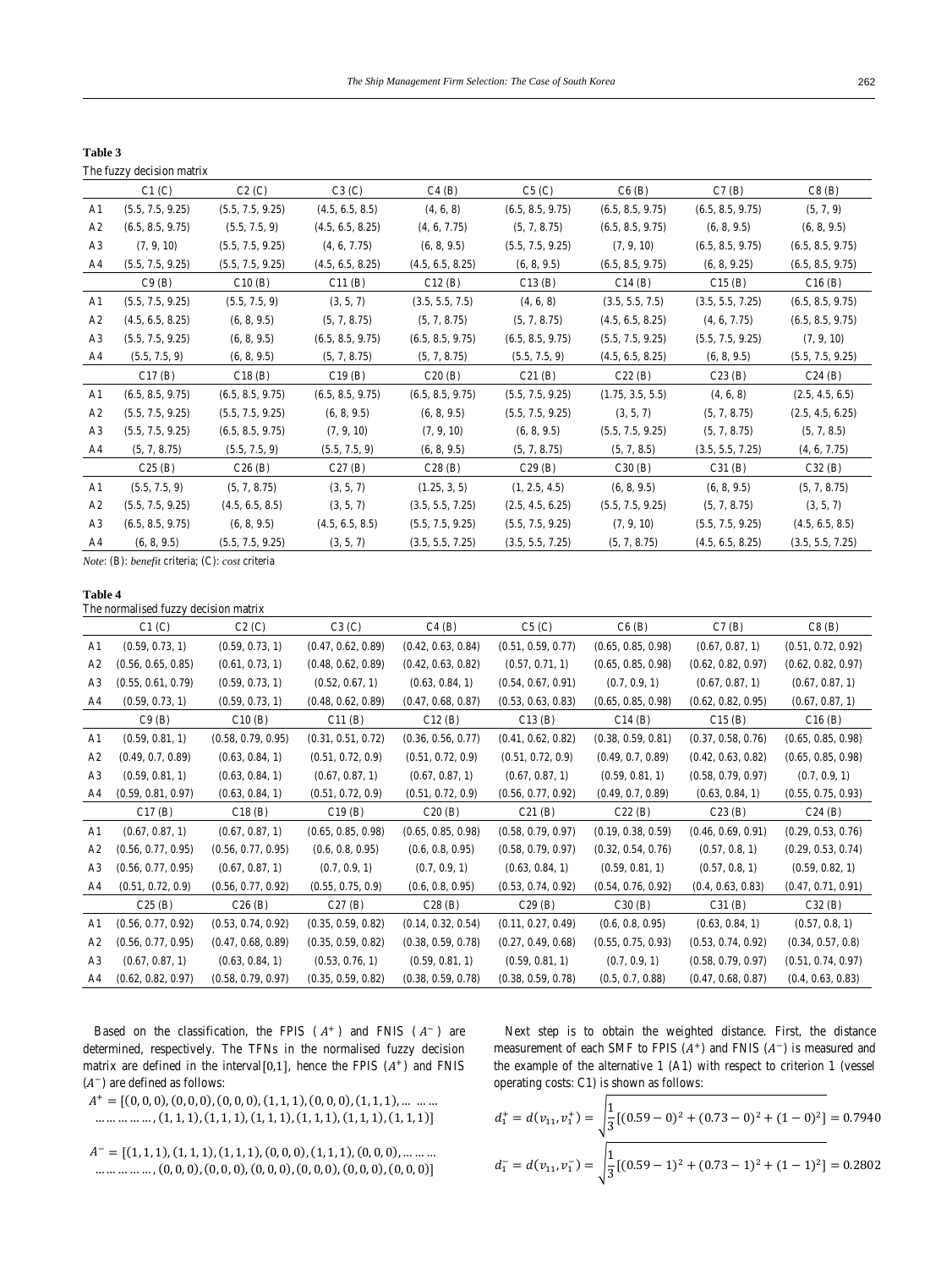Similarly, the distances of the SMF with respect to other criteria can be derived. Then, the weighted distance of the A1 with regard to all criteria is obtained and the distances and weighted distances of all alternatives against all criteria are calculated in the similar way.

$$
s_1^+ = \sum_{j=1}^{32} d_1^+ w_j = 0.4147
$$
  

$$
s_1^- = \sum_{j=1}^{32} d_1^- w_j = 0.6458
$$

Lastly, a closeness coefficient is required to determine the ranking order of all SMF and the example of the A1 is shown as:

$$
CC_1 = \frac{s_1^-}{s_1^+ + s_1^-} = \frac{0.6458}{0.4147 + 0.6458} = 0.6089
$$

The closeness coefficient of the other 3 SMF can be obtained in a similar way and the results are shown as follows:

 $CC_2 = 0.6196$ ,  $CC_3 = 0.6902$ ,  $CC_4 = 0.6280$ <br>The SMF can be ranked in terms of their closeness coefficient value. A SMF with a closeness coefficient close to 1 indicates the best one. On the other hand, a SMF with a closeness coefficient far from 1 means the longest distance from the FPIS  $(A^+)$  and the shortest distance from the FNIS  $(A^-)$ . The ranking order of the 4 SMF is identified as follows:

 $A3 > A4 > A2 > A1$ 

On the grounds of the results, candidate A3 representing the largest closeness coefficient value is selected as the most suitable SMF, followed by candidate A4 and A2, while A1 is the poorest SMF (Table 5). Despite the ranking, the result also indicates that the overall performance evaluations of the four alternative SMFs are not significantly different given that the four selected SMFs are top companies in shipping management in the world.

#### **Table 5**

The closeness coefficient and rank of 4 SMF

| <b>SMF</b>     | $s_i^+$ | S:     | $cc_i$ | Ranking |
|----------------|---------|--------|--------|---------|
| A1             | 0.4147  | 0.6458 | 0.6089 |         |
| A <sub>2</sub> | 0.4032  | 0.6569 | 0.6196 |         |
| A3             | 0.3295  | 0.7339 | 0.6902 |         |
| A4             | 0.3944  | 0.6657 | 0.6280 |         |
|                |         |        |        |         |

#### **6. Concluding Remarks**

The study empirically assessed the overall performance and rank of the SMF by adopting an integrated model of AHP and Fuzzy TOPSIS so as to support the critical decision making on SMF selection under multiple criteria. The result suggests that the best alternative SMF revealed according to  $CC_i$  values (Table 5) is A3 followed by the SMF A4 and A2. In contrast, A1 is assessed to be the least competitive SMF which has the lowest performances in most criteria. The possible explanation would be that in reality A3 is the largest SMF in terms of employees and vessel management. Additionally, it has the widest cover of services including technical management, purchasing, crewing and/or accounts, quality and safety management, chartering, freight management, surveys, voyage planning and estimates, insurance, sale and purchase, bunkering, vessel operations, consultancy, ship building and shipping finance.

Based on the results, it is possible for us to provide the strengths and weaknesses of the four target SMF and strategic suggestions. The result shows that A3 is superior to other alternatives overall but is less competitive against six sub-factors such as cheap consumables, crew, storing and maintenance, flexibility, personal recommendation, and CSR. Accordingly, managers of A3 can recognise the particular areas for improvement so as to enhance their competitiveness. On the other hand,

A4 has its strength in management fees, technical ability, skilled crew manning, and storing and maintenance, but lacks economies of scale, problem solving ability, information technology, communication and reliability. The SMF should not only take into account of competency of ship and crew management and reasonable costs, but also be aware that organisational characteristics and image can be other sources of competitiveness.

In first hierarchy, according to local and normalised weights of criteria (Table 1), it is uncovered that competency is the most important criterion, followed by cost, courtesy, organisation characteristics and image. The result is in line with Branch and Robarts's (2014) finding that ship owners have strived to ensure the quality assurance by relying on SMF's competency in crewing and technical/commercial ship management as a major driving force of the SMF expansion during the last three decades. Interestingly, cost is the second important factor of SMF selection. It is plausible that one of the major rationales behind outsourcing is to take advantage of reduced costs and economies of scale in vessel operations. This finding is consistent with general argument in logistics research that when it comes to third-party logistics provider selection, a manufacturer is likely to outsource its logistics function due to logistics provider's economies of scale in transportation (Kumar and Singh, 2012). In the subhierarchy, the result indicates that vessel operating costs, safe operation of vessels, crew fee, skilled crew manning, crew training system, professionalism, and problem solving ability are viewed as the most important factors in selecting SMF.

In this study, TOPSIS has been successfully adopted to implement the SMF selection framework in real case applications. The application for the selection framework is in particular useful in dealing with following advantages. First, TOPSIS presents the ranking of the SMF in terms of their overall performance with respect to multiple criteria as well as a single criterion's ranking and performance rate. This feature enables to identify the strengths and weaknesses of the SMF and offers insights to the SMF to find optimal strategies to improve their performance. Second, we use a weighted distance measurement rather than the weighted normalised decision matrix. This approach represents the calculation process in a simplified manner. Third, the TOPSIS has proven to be a sound approach in dealing with MCDM problems which the previous studies have done little with on the selection of the most suitable SMF, particularly in the regions out of EU.

Outsourcing ship management has become a common practice for ship owners due to increasing complexity of shipping business. Accordingly, the SMF selection would play a vital role in the shipping industry. Even in the period of steady growth of SMF, the extant literature has overlooked SMF selection issues using empirics in a systematic way. By employing an AHP-Fuzzy TOPSIS methodology, this study has firstly established a benchmarking framework for SMF in the Korean context in order to appraise the SMF selection issues. It provides both shipping companies and SMFs with valuable insights as this framework allows them to (1) better understand customers' preference during MCDM; (2) identify current strengths and weaknesses of their firms; (3) better appreciate the conditions and status of their competitors; and (4) improve competitiveness and customers' satisfaction by adjusting their strategies based on the relative importance of factors, which are reflected by customers' perception. From the ship owners' perspective, decision making of choosing the most suitable SMF has been a demanding task due to a lack of objectivity and quantification. Accordingly, this framework of an AHP/Fuzzy TOPSIS may not only provide the identification of SMF selection factors, but also guide them to determine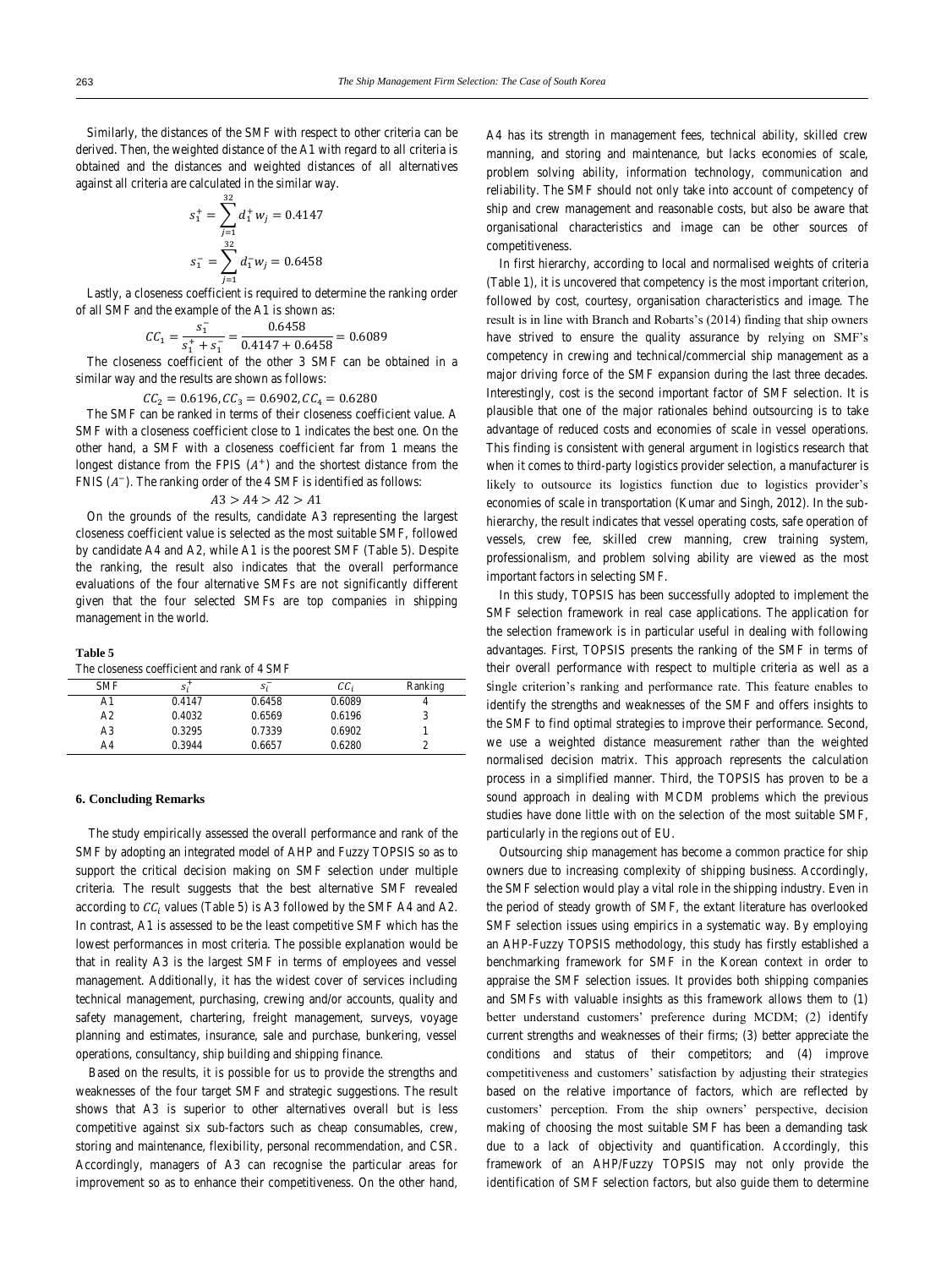the weights to be applied to SMF selection, thus removing the difficulty and uncertainty in judging the most appropriate SMF.

Nonetheless, this study has some limitations. First, we considered the criteria as an independent nature, but the SFM selection framework may require an essential understanding of the cause-effect relationship among the influencing criteria. Second, the relative weights of criteria were obtained using a crisp AHP instead of fuzzy AHP. Should linguistic variables for weighting process be considered in the future work, it is important to consider the use of fuzzy numbers or fuzzy AHP to reflect the uncertainty and imprecision issue. Third, with regard to the difficulty of collecting quantitative data this framework used only qualitative criteria. In order to tackle the data collection issue, it needs to adopt a powerful assessment tool capable of conducting the framework with data in uncertainty. For instance, a fuzzy evidential reasoning (FER) could be a suitable approach to deal with missing data problems. Finally, this study is drawn from samples in Korea which may have some typical nuances. A follow-up study involving a wider selection of case companies from different parts of the world would strengthen the application of this methodology

#### **References**

ASUQUO, M., COWARD, I. and YANG, Z. (2014), "Modeling selection of third party ship management services", *Case Studies on Transport Policy*, Vol. 2, No. 1, pp. 28-35.

BAJPAEE, R. (2009), "What is the key to successful ship management", http://www.shippingstarnet.com/Bajpyee.pdf, accessed 9 March 2016.

BHATTACHARYA, S. (2012), "The effectiveness of the ISM code: a qualitative enquiry", *Marine Policy*, Vol. 36, No. 2, pp. 528-535.

BHARDWAJ, S. (2013), "Challenges and potential of technology integration in modern ship management practices", Unpublished PhD thesis, Plymouth University.

BOTTANI, E. and RIZZI, A. (2006), "A fuzzy TOPSIS methodology to support outsourcing of logistics services", *Supply Chain Management: An International Journal*, Vol. 11, No. 4, pp. 294-308.

BRANCH, A.E. and ROBARTS, M. (2014), *Branch's Elements of Shipping*, Routledge, Abingdon.

BÜYÜKÖZKANAN, G., ARSENYAN, J. and RUAN, D. (2012), "Logistics tool selection with two-phase fuzzy multi criteria decision making: a case study for personal digital assistant selection", *Expert Systems with Applications*, Vol. 39, No. 1, pp. 142-153.

CARIOU, P. and WOLFF, F.-C. (2011), Ship-owners' decisions to outsource vessel management", *Transport Review*, Vol. 31, No. 6, pp. 709-724.

CELIK, M. (2009), "Establishing an integrated process management system (IPMS) in ship management companies", *Expert Systems with Applications*, Vol. 36, No. 4, pp. 8152-8171.

CELIK, M., ER, I.D. and OZOK, A.F. (2009), "Application of fuzzy extended AHP methodology on shipping registry selection: the case of Turkish maritime industry", *Expert Systems with Applications*, Vol. 36, No. 1, pp. 190-198.

CHEN, C.-T. (2000), "Extensions of the TOPSIS for group decisionmaking under fuzzy environment", *Fuzzy Sets and Systems*, Vol. 114, No. 1, pp. 1-9.

CHEN, C.-T., LIN, C.-T. and HUANG, S.-F. (2006), "A fuzzy approach for supplier evaluation and selection in supply chain management", *International Journal of Production Economics*, Vol. 102, No. 2, pp. 289–301.

DE BOER, L., GAYTAN, J. and ARROYO, P. (2006), "A satisfying model of outsourcing", *Supply Chain Management: An International Journal*, Vol. 11, No. 5, pp. 444-455.

DICKIE, J.W. (2014), *Reeds: 21st Century Ship Management*, Bloomsbury, London.

GUNTON, P. (1997), *Ship Management*, Lloyd's, London.

HORK, J. (2004), "An analysis of decision-making process in multicultural maritime scenarios", *Maritime Policy & Management*, Vol. 31, No. 1, pp. 15-29.

HWANG, C.L. and YOON, K. (1981), *Multi Attribute Decision Making Methods and Applications*, Springer-Verlag, New York.

INTERMANAGER. (2015), "About InterManager", <http://www.intermanager.org/about/>. accessed 2 August 2016.

JAHN, I.C. and BUSSOW, T. (2013), "Best practice ship management: study",

<http://www.cml.fraunhofer.de/content/dam/cml/de/documents/Studien/B est-practice-Studie-2013.pdf>. accessed 11 July 2016.

KANDAKOGLU, A., CELIK, M. and AKGUN, I. (2009), "A multimethodological approach for shipping registry selection in maritime transportation industry", *Mathematical and Computer Modelling*, Vol. 49, Nos. 3-4, pp. 586-597.

KLIKAUER, T. and MORRIS, R. (2003), "Human resource in the German maritime industries: 'back-sourcing' and ship management", *The International Journal of Human Resource Management*, Vol. 14, No. 4, pp. 544-558.

KUMAR, P. and SINGH, R.K. (2012), "A fuzzy AHP and TOPSIS methodology to evaluate 3PL in a supply chain", *Journal of Modelling in Management*, Vol. 7, No. 3, pp. 287-303.

LAM, J.S.L. and ZHANG, L., 2014. Enhanced logistics service provider framework for higher integration and efficiency in maritime logistics", *International Journal of Logistics: Research and Applications*, Vol. 17, No. 2, pp. 89-113.